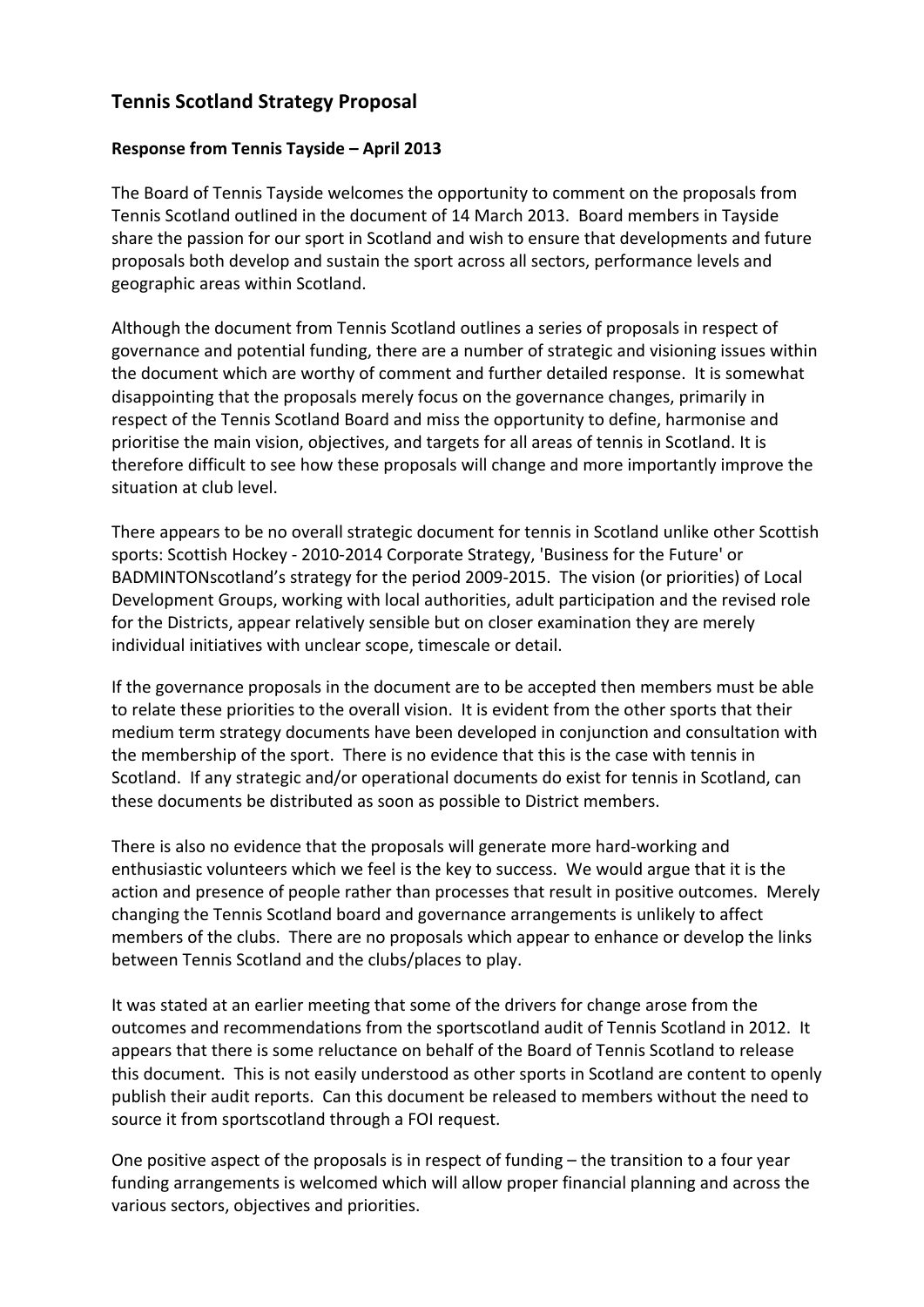For any document and its related proposals to be accepted, the fundamentals of democracy, transparent and accountability must be evident. It is disappointing to note that many of these important factors are missing in the proposals from Tennis Scotland. It is also surprising and somewhat worrying that the Board of Tennis Scotland view democracy merely as the domain of those organisations responsible for funding our sport.

There is also a presumption that the main funders of Tennis Scotland, the LTA and sportscotland, now require to be directly involved in the selection of Board members, the appointment of the independent Chair and the non-executive members. There is no evidence of this with other sports in Scotland. There is also the inference that continuing funding from these organisations is subject to the governance changes being successfully implemented. Although this point has been raised previously, for the avoidance of doubt can it be clarified from both the LTA and sportscotland what conditions they have stipulated for their ongoing financial support of tennis in Scotland.

Turning to the individual proposals.

- **Proposal 1** The membership of Tennis Scotland will be expanded to include Places to Play as well as the Districts.
- Response: In order to support an inclusive approach to our game in Scotland, this proposal is acceptable.
- **Proposal 2** The powers of the General Meeting will be reduced.
- Response: This proposal is unacceptable. Any organisation must be accountable and responsible to its membership. These important principles override the funding of an organisation and there must be ability of the membership to appoint and to call for the dismissal of Board directors. This latter point has been acknowledged in the proposals but it is essential that the members at a General Meeting have the democratic right to appoint Directors. The Board can undertake the necessary interviews but the final decision rests with the membership. Consideration should be given to the appointment of Board nominated and Member nominated Directors together with a proper balance between these individuals.
- **Proposal 3** The Council of Tennis Scotland will be abolished.
- Response: Representatives from the geographic and sectoral communities must be able to both hold the executive to account and to receive and relay information to and from the membership. We acknowledge that the current position of the traditional Council may be outdated but an alternative and effective arrangement must be agreed and implemented.
- **Proposal 4** New Positions for Directors with Portfolio will be created.
- Response: The proposal for additional Directors with portfolio appears sensible and in line with the future priorities for tennis in Scotland. However the collective role and responsibilities of the Board must be supplemented with proper understanding, communications and realistic knowledge of the tennis environment across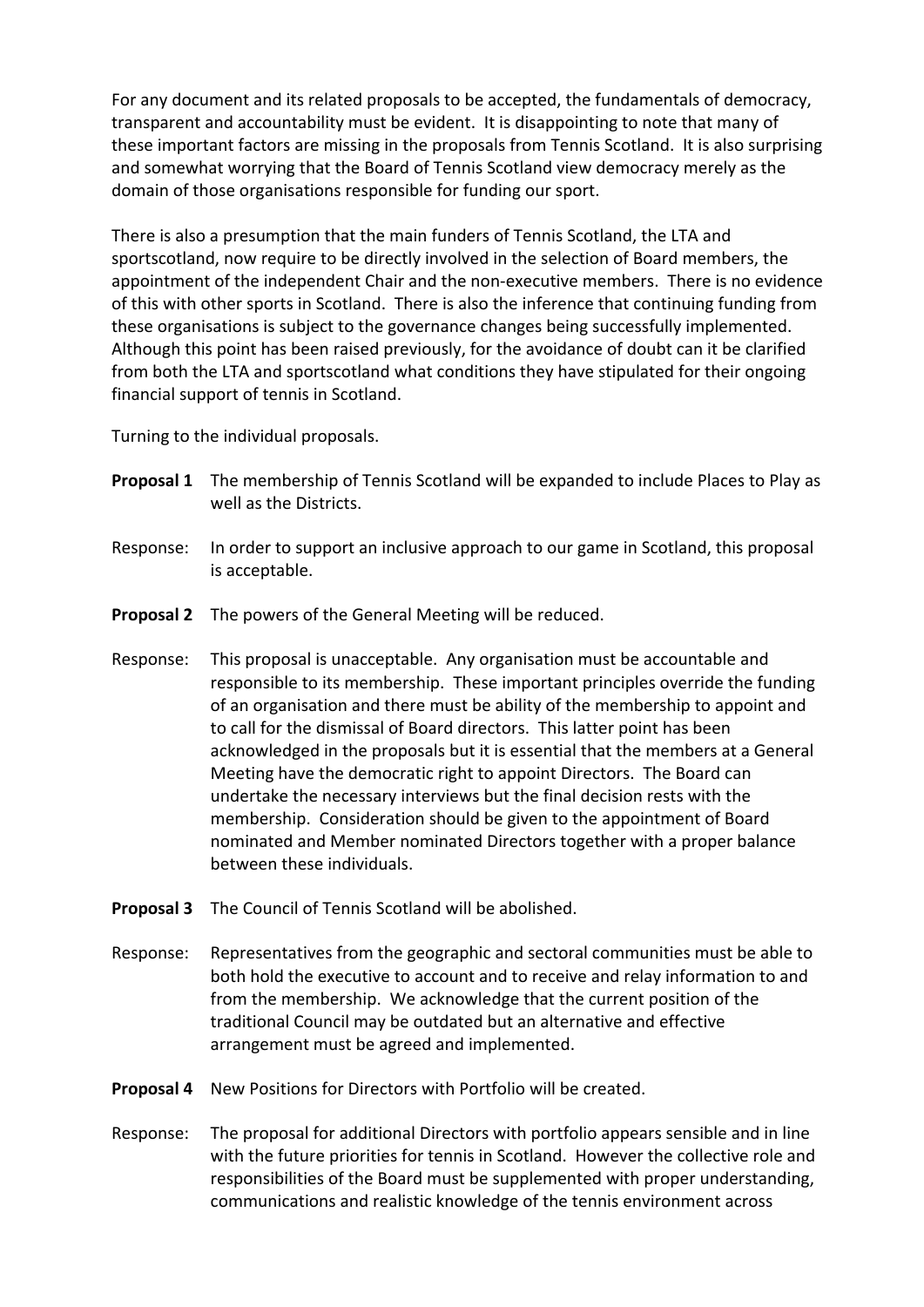Scotland. This will prevent any future criticism that the Board of Tennis Scotland is seen as distant and insular.

- **Proposal 5** Appointments of portfolio holders and the CEO will be by interview after advertisement; the interviewing panel will comprise the Chair of the Tennis Scotland Board and one further nominee from the Board, a representative from the LTA (or their nominee) and a representative from sportscotland (or their nominee).
- Response: Open advertisement and transparent interviews should be a fundamental principle of any Board appointments. Although this proposal is supported, we do not accept that representatives from the LTA or sportscotland should be on the interview panel. This is not a requirement of other NGB Board appointments in Scotland, or indeed LTA counties in England. We would wish to see evidence of an independent influence on appointments, through the independent (nonexecutive) Chair, non-executive Board member, and/or representative(s) of the members on the interview panel. As highlighted in the response to proposal 2, all Board appointments must be ratified by members at a General Meeting.
- **Proposal 6** The Chair will be independent and appointed after interview.
- **Response:** The audit of Tennis Scotland in 2007 by sportscotland recommended the appointment of a independent Chair and it is disappointing to note that five years later the current Board of Tennis Scotland have still failed to implement this recommendation. This proposal is supported, but as this is an independent appointment, it is recommended that the existing Board members take no majority role in the selection of the independent chair.
- **Proposal 7** Transitional Arrangements (to move from the current to the new governance).
- Response: This transition will require proper and detailed planning, it must deal with outstanding legacy issues, but also should move swiftly to its new form or function to continue the support from the membership and to address the key issues outlined in the document. In general the proposal is acceptable although it is essential that the appointment of the independent Chair, new portfolio Directors and non-executive Director(s) is not delayed if this proposal is agreed.
- **Proposal 8** There will continue to be provision for a Non-Executive Director subject to a fixed term provision.
- Response: It is disappointing to note that the Board did not engage the services of an independent non-executive Director over the last few years. The role of nonexecutive Directors together with an independent Chair provides the required challenge and accountability within a voluntary Board. This proposal is acceptable but it is recommended that a minimum of two non-executive Directors are appointed to provide the necessary support to the independent Chair.
- **Proposal 9** A central fund controlled by Tennis Scotland will be established for the purpose of funding sustainable tennis activity driven by the local development groups;